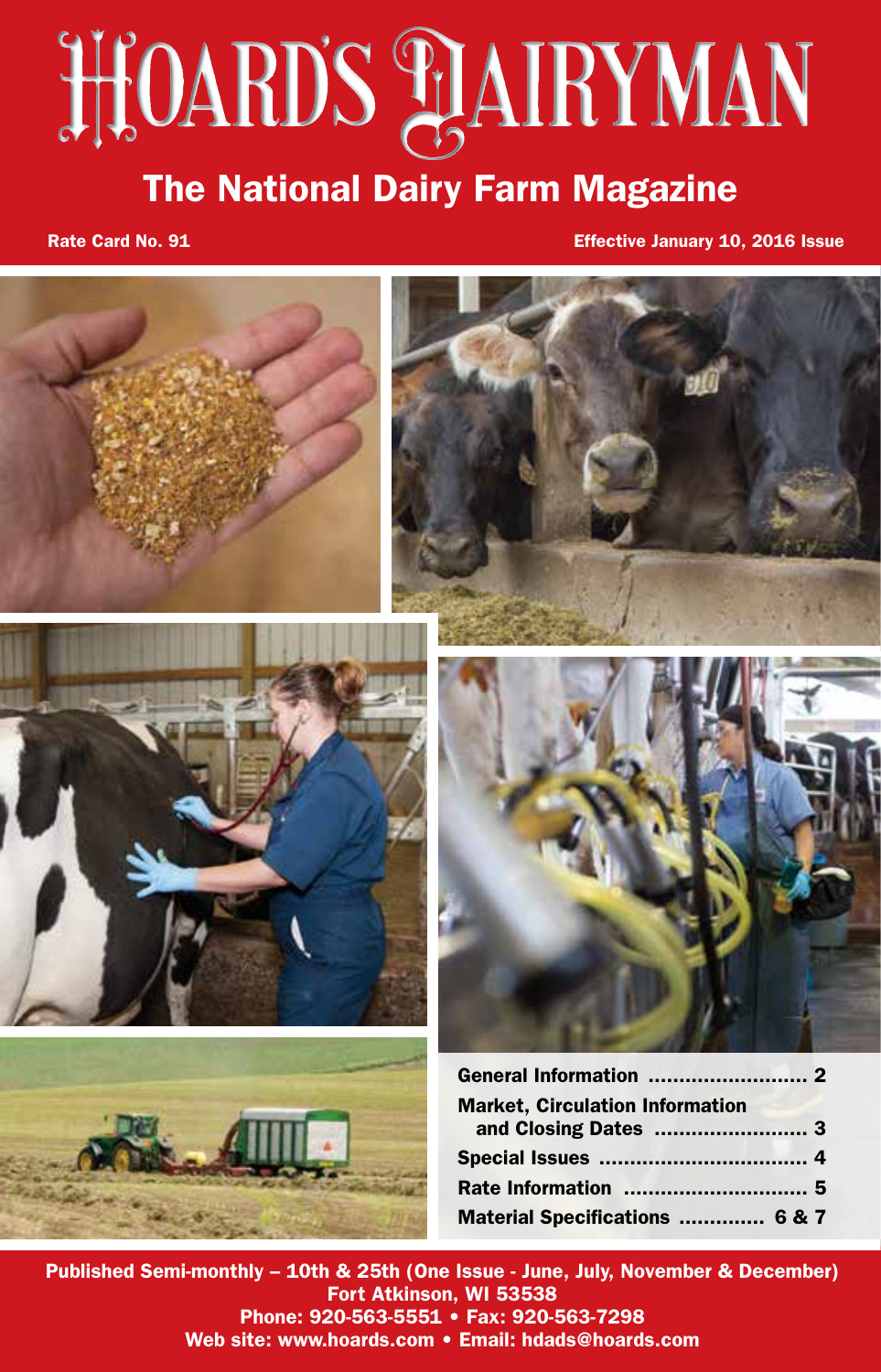## 1. PERSONNEL



President – Brian Knox Vice President of Marketing – Gary L. Vorpahl Senior Dairy Marketing Manager – Jane Griswold Dairy Marketing Managers – Wendy Clark, Andrew Dellava Online Marketing Manager – Patti Hurtgen

## 2. REPRESENTATIVES – H&P Company

 Jan Ford Email: jford@hoards.com Ph: 800-693-8048 | Fax 805-783-2406 Outside U.S. Ph: 208-340-5157

 Kim Zilverberg Email: kzilverberg@hayandforage.com Ph: 612-961-8811

# 3. GENERAL

- a. All advertisements are accepted and published by the publisher entirely on the representation that the agency and/or the advertiser are properly authorized to publish the entire contents and subject matter thereof. It is understood that, in consideration of the publication of advertisements, the advertiser and/or agency will indemnify and save the publisher harmless from and against any claim or suits for libel, violation of right of privacy, plagiarism, copyright infringement and any other claims or suits based on the contents or subject matter of such publication.
- b. *Hoard's Dairyman* reserves the right to reject any advertising considered objectionable as to wording or appearance. Advertisements simulating *Hoard's Dairyman* editorial matter in appearance or style or which are not immediately identifiable as advertisements will have the word "advertisement" placed above and/or below. Advertorial copy will be reviewed on a case by case basis preceding established issue closing dates.
- c. The right is reserved to reject, cancel or exclude copy which is unethical, misleading, extravagant, challenging, questionable in character, in bad taste, detrimental to public health or interest, otherwise inappropriate or incompatible with the character of *Hoard's Dairyman*.
- d. Questionable or misleading copy and financial advertising promising large returns will not be accepted.
- e. Alcoholic beverage advertising not accepted.
- f. Not responsible for inaccurate key numbers when type is stripped in.
- g. Orders must indicate definite amount of space and give all color details.
- h. Orders which contain incorrect rates or conditions will be inserted and charged for at regular schedule of rates. Such errors will be regarded only as clerical.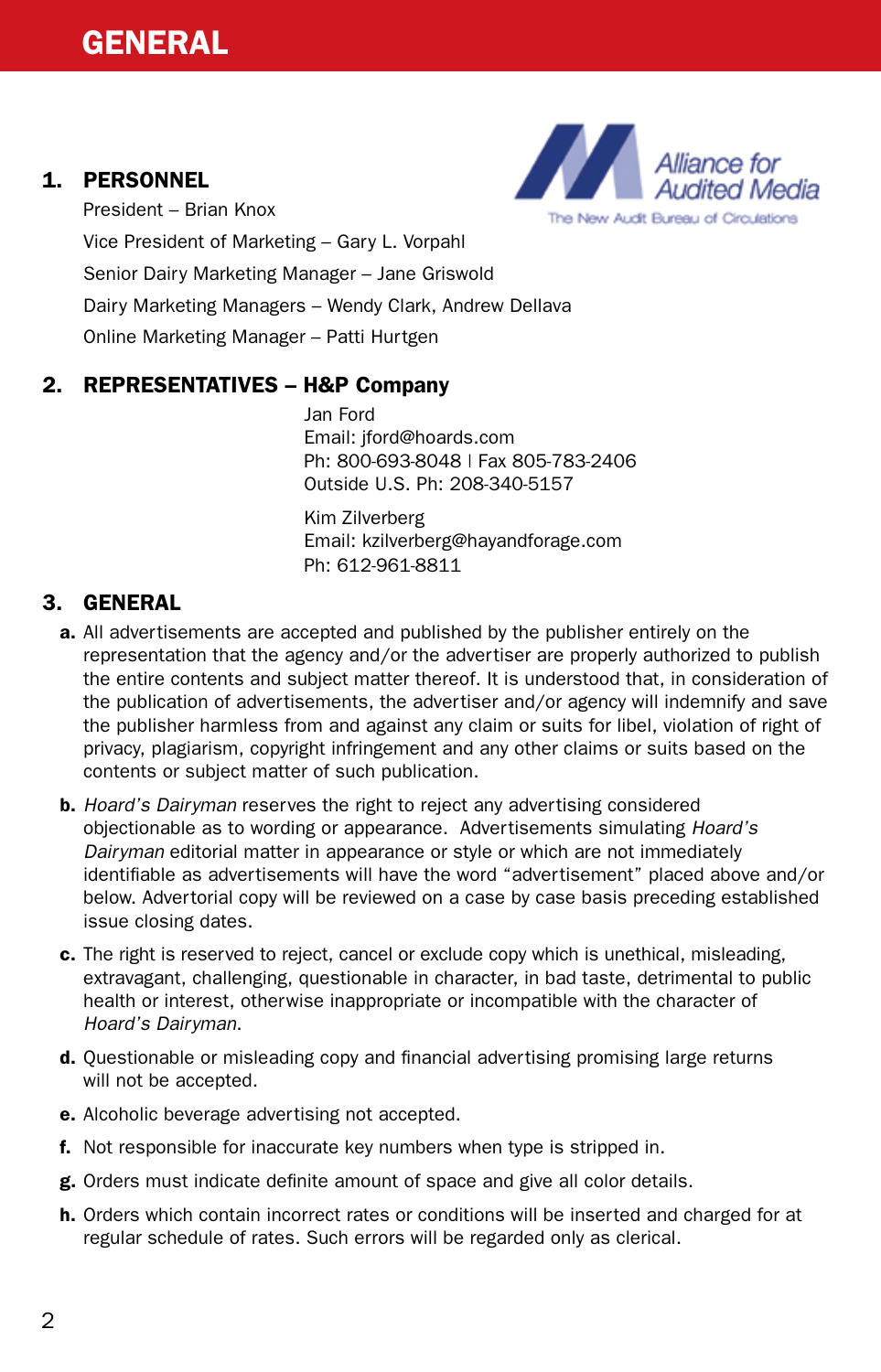- i. Rates subject to advance without notice. Orders beyond three months accepted at rates then prevailing.
- j. all advertising payable in U.S. dollars.
- k. References required of all new advertisers.
- l. Publisher reserves the right to hold advertiser and/or agency jointly and severely liable for such monies as are due and payable to the publisher.

#### 4. MARKET

 a. *HOARD'S DAIRYMAN* is edited to inform and educate the American dairy farmer. Its editorial material is focused on commercial dairymen who produce and sell milk. Emphasis in every issue is placed on feeding, breeding and animal health, as well as general dairy farm management techniques. Attention is also given to farm equipment, crops, facilities, milk quality and governmental activity. Contributing authors include research experts from agricultural colleges, veterinarians, dairy farmers and specialists in subjects relating to dairying.

#### 5. CIRCULATION INFORMATION

- a. Member of Alliance for Audited Media.
- **b.** Average circulation for six months ending June 30,  $2015 57.752 (AAM$  audited). Cost of subscription per year - \$19.95; individual copy - \$4.00.
- c. Established in 1885.

#### 6. ISSUANCE AND CLOSING DATES

- a. Published 10th and 25th of each month except only one issue in June, July, November and December.
- b. Closing dates: 10th-of-month issues and single month issues close on 1st of preceding month; 25th-of-month issues, close on the 15th of the preceding month. Hoard's West closing dates are the 1st of month preceding issue date.
- c. Mailing dates for each issue are approximately 7 days preceding the issue cover date.
- d. No proofs sent unless specifically requested and complete printing material is in our office ten days before closing date.
- e. Cancellations not accepted after closing date.
- f. A World Dairy Expo Supplement is included within the September 10 issue. Closing date is August 1st. See your Hoard's representative for special rates for this supplement.
- g. A World Ag Expo focus is included within the January 25 issue of Hoard's West. Closing date is December 1st. See your Hoard's representative for details for this issue.

## Send all orders and printing materials to: HOARD'S DAIRYMAN ADVERTISING DEPARTMENT

28 West Milwaukee Avenue • Fort Atkinson, Wisconsin 53538

#### Email: hdads@hoards.com

Telephone 920-563-5551 • Fax 920-563-7298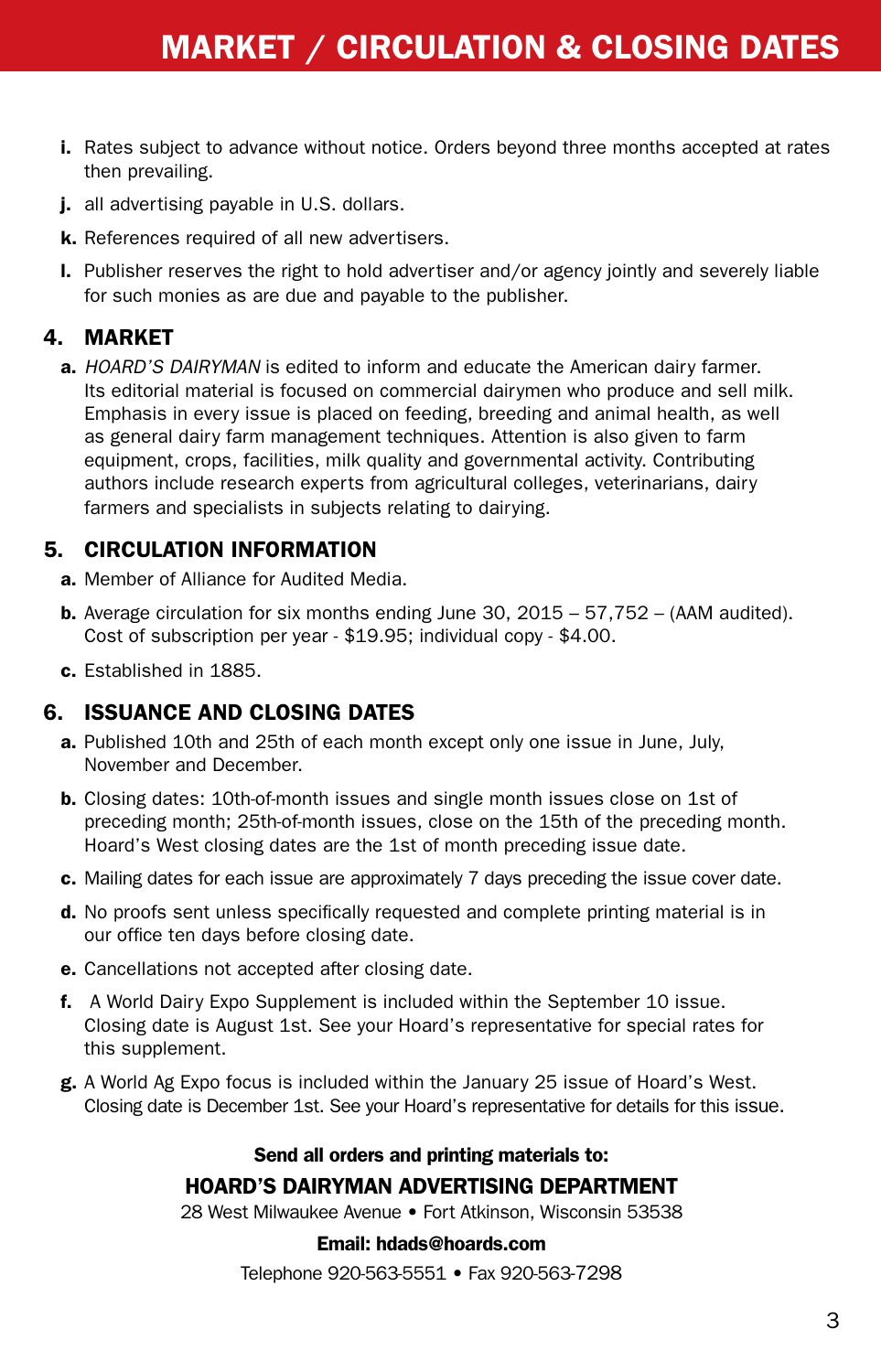# SPECIAL ISSUES



#### Published monthly and inserted in the National Hoard's Dairyman issue

| Arizona    | Nebraska     | South Dakota |
|------------|--------------|--------------|
| California | Nevada       | Texas        |
| Colorado   | New Mexico   | Utah         |
| Idaho      | North Dakota | Washington   |
| Kansas     | Oklahoma     | Wyoming      |
| Montana    | Oregon       |              |
|            |              |              |

| <b>2016 HOARD'S WEST ADVERTISING RATES</b>                                     | <b>BW</b> | 2C     | 4C     |
|--------------------------------------------------------------------------------|-----------|--------|--------|
| <b>Quarter Page</b> , 13 inches $(4 \frac{1}{2} \times 6 \frac{1}{2})$         | 1,523     | 2,023  | 2,523  |
| <b>Half page vertical</b> , 26 inches $(4 \frac{1}{2} \times 13)$              | 3.036     | 3.536  | 4,036  |
| <b>Half page horizontal</b> , 26 inches $(9\frac{1}{8} \times 6\frac{1}{2})$   | 3.036     | 3.536  | 4,036  |
| <b>Junior page</b> , 30 inches $(7 \times 10)$                                 | 3,881     | 4.381  | 4,881  |
| <b>Full page</b> , 52 inches $(10 \frac{1}{4} \times 14 \frac{1}{4})$          | 4,852     | 5.352  | 5,852  |
| <b>Junior page spread</b> , 60 inches $(14 \frac{3}{4} \times 10 \frac{3}{4})$ | 7.765     | 8.765  | 9.765  |
| <b>Full page spread,</b> 104 inches (20 $\frac{1}{2}$ x 14 $\frac{1}{4}$ )     | 9.703     | 10.703 | 11.703 |

• Quarter page size  $(4 \frac{1}{2} \times 6 \frac{1}{2})$  is the minimum space size accepted.

• Standard half page (5x7) materials can be enlarged to tab horizontal half pages at no additional charge.

**Inserts:** 2-page insert  $-$  \$6,933; 4-page insert  $-$  \$9,245

#### Hoard's West Advertising Frequency Discounts:

| 3-times | 6-times  | 9-times | 12-times |
|---------|----------|---------|----------|
| 4%      | 8%       | 12%     | 15%      |
| <br>. . | .<br>. . | .<br>   | <br>.    |

Hoard's West closing dates are the 1st of the month preceding the issue date.

#### 2016 HOARD'S DAIRYMAN en español *(Printed in Spanish)*

Target subscribers – Spanish-speaking dairymen of Latin America. Also veterinarians, animal scientists and crop specialists, researchers, technicians, students, economic advisors and people with a direct interest in commercial dairying.

| en español Advertising Rates                                         | <b>BW</b> | <b>2C</b> | 4C    |
|----------------------------------------------------------------------|-----------|-----------|-------|
| <b>1 page</b> , $(7 \text{ w} \times 10 \text{ d})$                  | 1,500     | 1,750     | 2,000 |
| 2 pages                                                              | 3,000     | 3.500     | 3,750 |
| 2 pages (center spread)                                              | 4.000     | 4.500     | 5,000 |
| <b>Two-third page.</b> $(4 \frac{1}{2} w \times 9 \frac{1}{2} d)$    | 1.000     | 1.500     | 1,750 |
| <b>Half page</b> , $(7 \text{ w} \times 5 \text{ d})$                | 800       | 950       | 1,100 |
| <b>Tab quarter.</b> $(4 \frac{1}{2} w \times 6 \frac{1}{2} d)$       | 800       | 950       | 1,100 |
| <b>One-third page.</b> $(2 \frac{1}{4} w \times 9 \frac{1}{2} d)$    | 600       | 700       | 800   |
| <b>One-quarter page</b> , $(3 \frac{1}{4} w \times 4 \frac{3}{4} d)$ | 400       | 500       | 600   |

Cover positions: Back cover, \$4,000; Second cover, \$3,500; Third cover, \$3,000. Translation to Spanish, \$150. Please contact your Hoard's Dairyman Marketing Representative for general requirements, closing dates and circulation information.

en español Frequency Discounts: 3 times - 10%; 6 times - 15%; 9 times - 20%; 12 times - 25% en español closing dates are the 1st of the month preceding the issue date.<br>4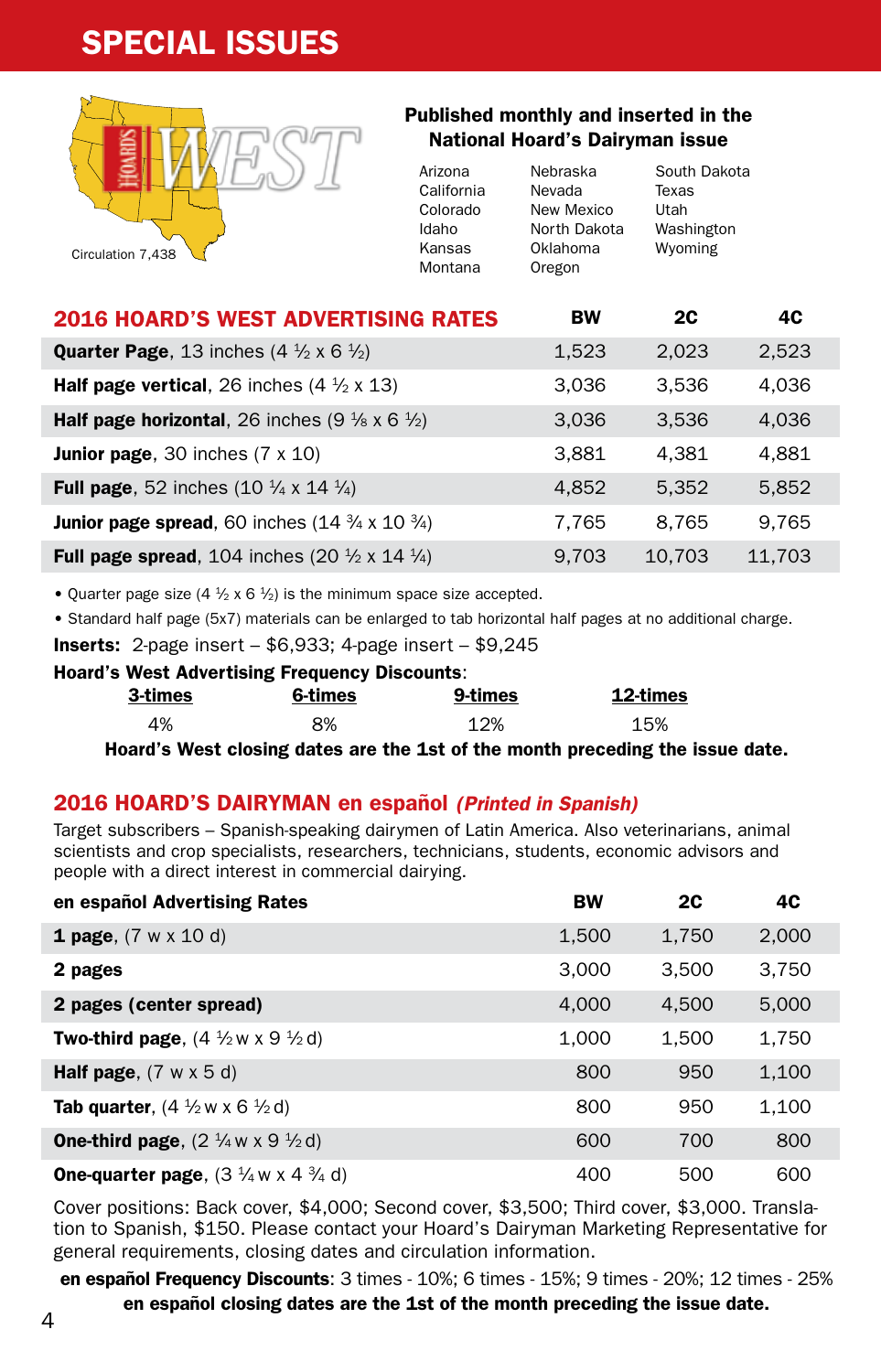**HOARDS MADIYMAN** 



# 2016 GENERAL ADVERTISING RATES

|                                                                                      | <b>Black &amp;</b><br>White | Black &<br><b>One Color</b> | 3 & 4<br>Color |
|--------------------------------------------------------------------------------------|-----------------------------|-----------------------------|----------------|
| Per Inch*                                                                            | 400                         |                             |                |
| <b>One Eighth page</b> , 6 $\frac{1}{2}$ inches (4 $\frac{1}{2}$ x 3 $\frac{1}{4}$ ) | 2,600                       |                             |                |
| <b>Quarter page</b> , 13 inches $(4 \frac{1}{2} \times 6 \frac{1}{2})$               | 5,200                       | 5,700                       | 6,700          |
| <b>Half junior page</b> , 15 inches $(7 \times 5)$                                   | 6,000                       | 6,500                       | 7,500          |
| <b>Half page.</b> 26 inches $(9\frac{1}{8} \times 6\frac{1}{2})$                     | 10,400                      | 10,900                      | 11,900         |
| <b>Junior page</b> , 30 inches $(7 \times 10)$                                       | 15,600                      | 16,100                      | 17,100         |
| <b>Three-fourth page, 39 inches (7 <math>\times</math> 13)</b>                       | 15,600                      | 16,100                      | 17,100         |
| <b>Full page.</b> 52 inches $(10 \frac{1}{4} \times 14 \frac{1}{4})$                 | 20,800                      | 21,300                      | 22,300         |
| <b>Junior page spread</b> , 60 inches $(14\frac{3}{4} \times 10\frac{3}{4})$         | 31,200                      | 32,200                      | 34,200         |
| <b>Full page spread,</b> 104 inches (20 $\frac{1}{2}$ x 14 $\frac{1}{4}$ )           | 41,600                      | 42,600                      | 44,600         |

\*One inch minimum for advertising – space sold by half inch increments only

#### 8. CLASSIFIED ADVERTISING

 a. Classified: \$2.60 per word per issue with the exception of "Farm Labor ads" for which the rate is \$2.50 per word per issue. Classified display (publisher's type selection): \$260 per column inch. No agency commission or cash discount.

#### 9. COVERS

a. Back cover: Non-cancelable after 90 days prior to date of issue. Rate \$24,530

# 10. COLOR

- **a.** Minimum color charge: Black and one color  $-$  \$500; 3 or 4 color  $-$  \$1,500
- **b.** Five-color available. Rates provided on request.

#### 11. REGIONAL ADVERTISING and SPLIT RUN

- a. Regional buys available on a state-by-state basis.
- **b.** Split run available \$200 per page, per color, per press stop. Must be same size and same color. Minimum size – one half page.

# 12. INSERTS

a. National rates: 2-pg insert - \$13,484

4-pg insert – \$17,979

**b.** Regional inserts available. Rates and details on request.

# 13. COMMISSION and DISCOUNTS

- a. Agency commission, 15%
- b. Bills rendered on date of issue; all accounts are due 30 days from billing date.

#### c. National Advertising Frequency Discounts

| 6-times | 9-times | 12-times | 20-times |
|---------|---------|----------|----------|
| 4%      | 8%      | 12%      | 20%      |

Regional advertising discounts also available. Contact your representative for more specific details.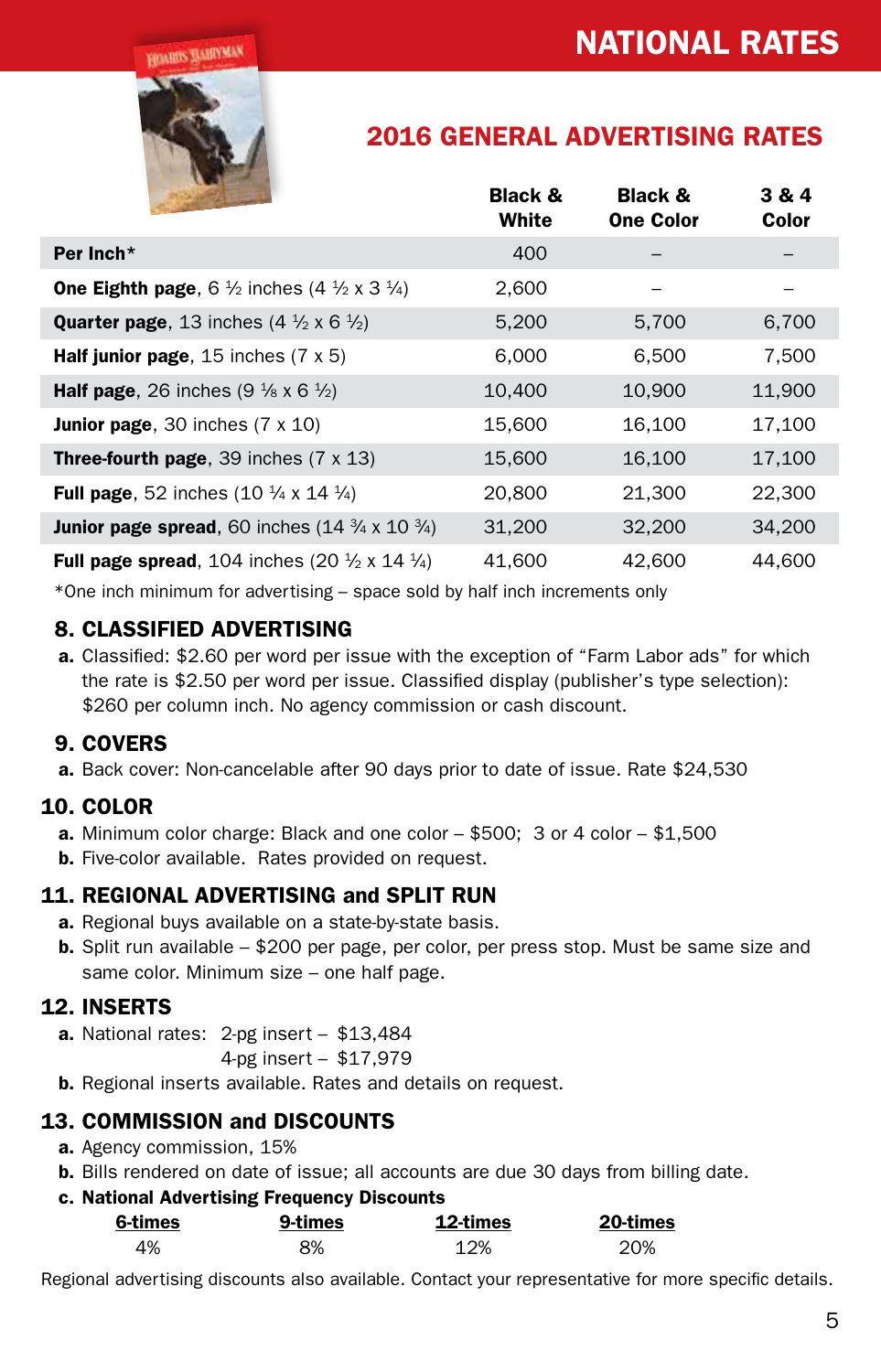# AD MATERIAL

# 14. MECHANICAL REQUIREMENTS

- **a.** Trim size: 10  $\frac{1}{4}$  inches by 14  $\frac{1}{4}$  inches
- **b.** Single-column width 13 picas or  $2\frac{1}{6}$  inches Double-column width – 27 picas or 4  $\frac{1}{2}$  inches Column depth – 182 lines or 13 inches

#### 15. NON-BLEED SPECIFICATIONS

| <b>a.</b> Mechanical requirements <i>(inches)</i> | Width          | Depth          |
|---------------------------------------------------|----------------|----------------|
| Full page                                         | $9\frac{1}{8}$ | 13             |
| Junior page (3 columns)                           | 7              | 10             |
| Three-quarter page (3 columns)                    | 7              | 13             |
| One-half page vertical (2 columns)                | $4\frac{1}{2}$ | 13             |
| One-half page horizontal (4 columns)              | $9\frac{1}{8}$ | $6\frac{1}{2}$ |
| One-half junior page (3 columns)                  | 7              | 5              |
| One-quarter page (2 columns)                      | $4\frac{1}{2}$ | $6\frac{1}{2}$ |
| One-quarter page (single column)                  | $2\frac{1}{6}$ | 13             |

- b. Orders for black and one-color advertisements should state color desired. All colors must be converted to CMYK format.
- c. All composition by publisher will be charged at going commercial rates.
- **d.** Electronic files will be held for a limited time. Disks will only be returned upon request.

#### 16. BLEED SPECIFICATIONS

- a. No bleed charge
- b. Mechanical requirements. Trim measurements are listed in inches below. An additional <sup>1</sup>/<sub>8</sub>" bleed allowance must be added to all four sides. Bleeds should be set to accommodate both right and left hand page placement. Live matter should be kept a minimum of  $\frac{1}{4}$ " from all trim edges.

|                                   | wiuth           | Depur           |
|-----------------------------------|-----------------|-----------------|
| Full page bleed                   | $10\frac{1}{4}$ | $14\frac{1}{4}$ |
| Junior page bleed                 | $7\frac{3}{8}$  | $10\frac{3}{4}$ |
| Three-quarter page bleed          | $7\frac{3}{8}$  | $14\frac{1}{4}$ |
| One-half page vertical page bleed | 5               | $14\frac{1}{4}$ |
| One-half page horizontal bleed    | $10\frac{1}{4}$ | $7\frac{1}{4}$  |
| One-half junior page bleed        | $7\frac{3}{8}$  | $5\frac{5}{8}$  |
| One-half junior spread bleed      | $14\frac{1}{2}$ | $5\%$           |
| One-half horizontal spread bleed  | $20\frac{1}{2}$ | $7\frac{1}{4}$  |
| Junior page spread bleed          | $14\frac{3}{4}$ | $10\frac{3}{4}$ |
| Full page spread bleed            | $20\frac{1}{2}$ | $14\frac{1}{4}$ |
|                                   |                 |                 |

#### 17. MINIMUM DEPTH

 a. One or two columns, 14 lines. One or two column advertisements exceeding 168 lines in depth will take full column rates. Three and four column advertisements must be full column in depth, excepting horizontal half pages, junior pages and half junior pages. The 10 inches adjacent to junior page may be purchased at regular line rate.